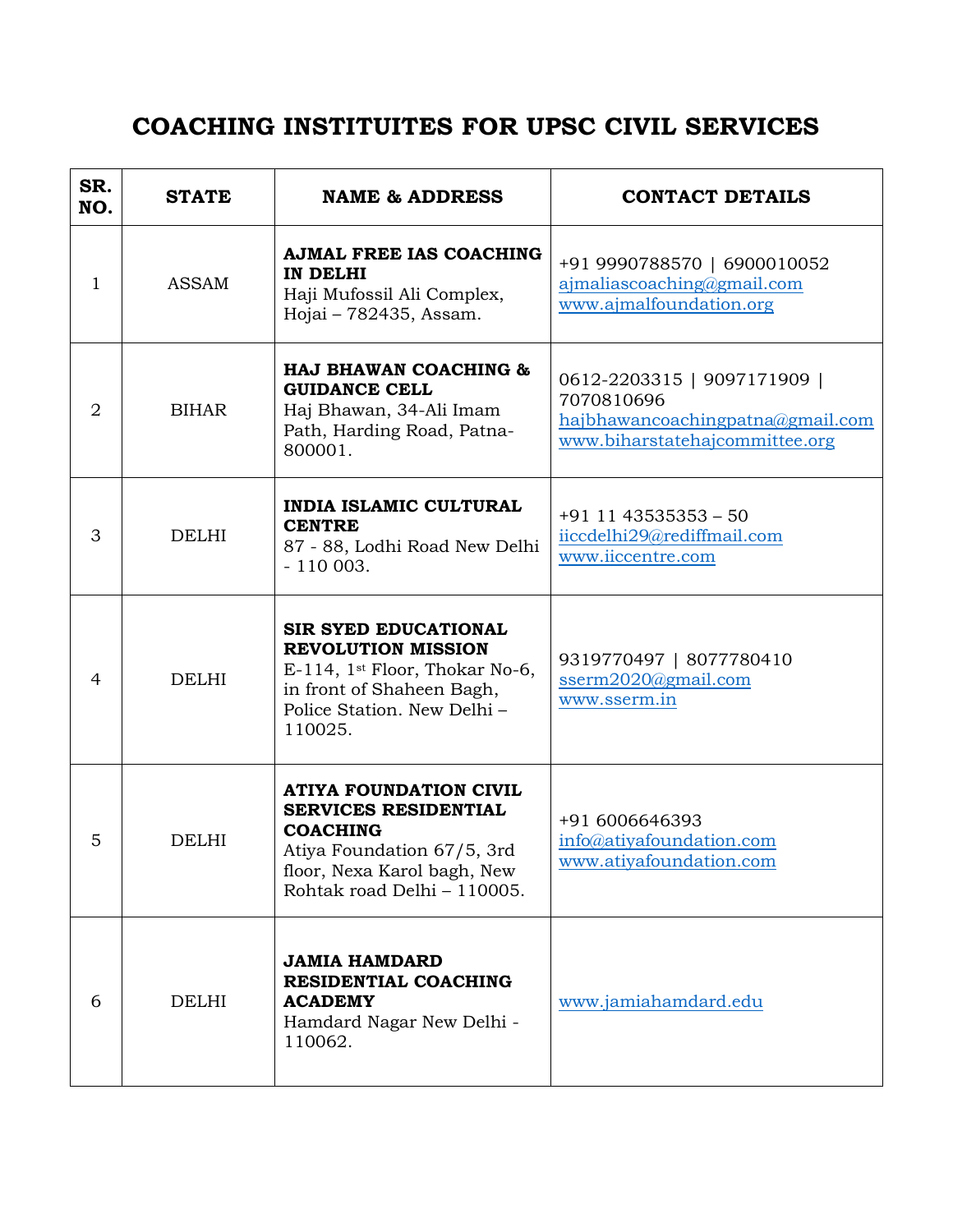| 7  | JAMMU &<br><b>KASHMIR</b> | <b>Centre for Career Planning</b><br>and Counselling, University<br>of Kashmir<br>University Main Road,<br>Hazaratbal, Srinagar, 190006.                         | 0194-227226   +91 9906457613<br>contact copc@uok.edu.in<br>www.ccpc.uok.edu.in |
|----|---------------------------|------------------------------------------------------------------------------------------------------------------------------------------------------------------|--------------------------------------------------------------------------------|
| 8  | <b>KARNATAKA</b>          | <b>SHAHEEN CIVIL SRVICES</b><br><b>ACADEMY</b><br>Shaheen Nagar, Shahpur<br>Gate, Bidar - 585403                                                                 | 18001216235<br>info@shaheengroup.org<br>www.shaheengroup.org                   |
| 9  | MAHARASHTRA               | <b>STATE INSTITUTE FOR</b><br><b>ADMINISTRATIVE CAREERS</b><br>(SIAC), MUMBAI<br>Hazarimal Somani Marg,<br>Opp.Chhatrapati Shivaji<br>Terminus, Mumbai - 400001. | +91 22 22070942, +91 22 22061071<br>siac1915@gmail.com<br>www.siac.org.in      |
| 10 | MAHARASHTRA               | YASHWANTRAO CHAVAN<br><b>ACADEMY OF</b><br><b>DEVELOPMENT</b><br><b>ADMINISTRATION</b><br>(YASHADA), PUNE<br>Rajbhavan Complex, Baner<br>Road, PUNE 411 007.     | 020-26168486<br>$ctsewadia(\theta)$ gmail.com<br>www.yashada.org/acec          |
| 11 | MAHARASHTRA               | <b>ANJUMAN-I-ISLAM UPSC</b><br><b>CIVIL SRVICES</b><br><b>EXAMINATION</b><br>Badruddin Tyabji Marg, off.<br>92, D.N. Road, Mumbai-<br>400001.                    | 022-22620177   8097171732<br>ai.upsc@aiktc.ac.in<br>www.aiktc.ac.in/upsc/      |
| 12 | <b>MAHARASHTRA</b>        | <b>KAWISH FOUNDATION UPSC</b><br><b>COACHING CLASSES</b><br>Behind Makka Masjid, Juna<br>Bazar, Aurangabad - 431001.                                             | +91 9822194408<br>kawishfoundationabad@gmail.com<br>www.kawishfoundation.org   |
| 13 | <b>MAHARASHTRA</b>        | DR. RAFIQ ZAKARIA IAS<br><b>ACADEMY</b><br>Dr. Rafiq Zakaria Marg, Roza<br>Bagh, Aurangabad - 431001.                                                            | 02402381655   9892895896<br>macprincipal@gmail.com<br>www.maca.ac.in           |